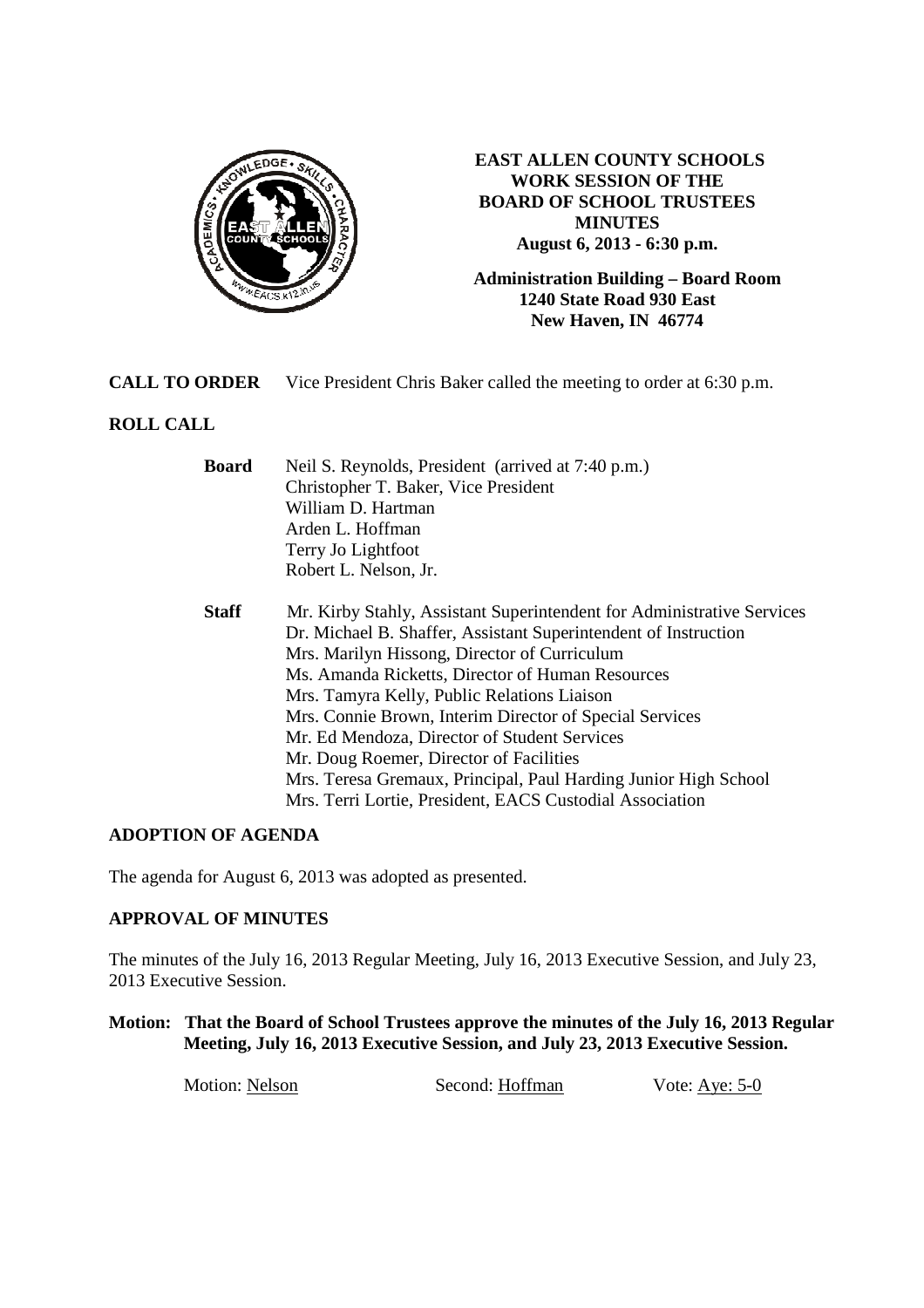#### **INFORMATION ITEMS**

- 1. New Administrative Guideline 5119 Home School Athletes' Participation in IHSAA Recognized Athletics – Brief discussion occurred, with Mr. Hoffman expressing several concerns with the policy.
- 2. Title I Off the Top Allocation Dr. Folks informed the Board of \$350,000 in Title I Carry Over funds, which will allow Heritage Elementary School to become a Title I school, thereby allowing them to fill several extra positions for this coming school year.

## **SUPERINTENDENT COMMUNICATIONS**

Dr. Folks has been able to visit all school buildings, and has heard favorable comments and received a warm welcome.

### **ACTIONS ITEMS**

| 13-0716-01 | Approval of Human Resources Report   |                                                                                      |                                                                                      |
|------------|--------------------------------------|--------------------------------------------------------------------------------------|--------------------------------------------------------------------------------------|
|            | Discussion: None.                    |                                                                                      |                                                                                      |
|            | Motion: Hartman                      | Second: Nelson                                                                       | Vote: $\underline{\text{Aye: } 5-0}$                                                 |
| 13-0716-02 | <b>Approval of Financial Reports</b> |                                                                                      |                                                                                      |
| 13-0716-03 | Approval of Meetings and Conferences |                                                                                      |                                                                                      |
|            | Discussion: None.                    |                                                                                      |                                                                                      |
| 13-0806-04 |                                      | Approval of Application and Receipt of Funds for IDOE 611, Part B Funding            |                                                                                      |
|            | Discussion: None.                    |                                                                                      |                                                                                      |
| 13-0806-05 |                                      |                                                                                      | Approval of Application and Receipt of Funds for Section 619 of Part B, IDEA Funding |
|            | Discussion: None.                    |                                                                                      |                                                                                      |
| 13-0806-06 |                                      | Approval of Application and Receipt of Funds for Part B Technical Assistance Funding |                                                                                      |
|            | Discussion: None.                    |                                                                                      |                                                                                      |
| 13-0806-07 |                                      | Approval of Proposed Meet and Confer Recommendations                                 |                                                                                      |
|            | Discussion: None.                    |                                                                                      |                                                                                      |
| 13-0806-08 |                                      | Approval of Proposed Revisions to Board Policy 4012 – Administrator Changes          |                                                                                      |
|            | Discussion: None.                    |                                                                                      |                                                                                      |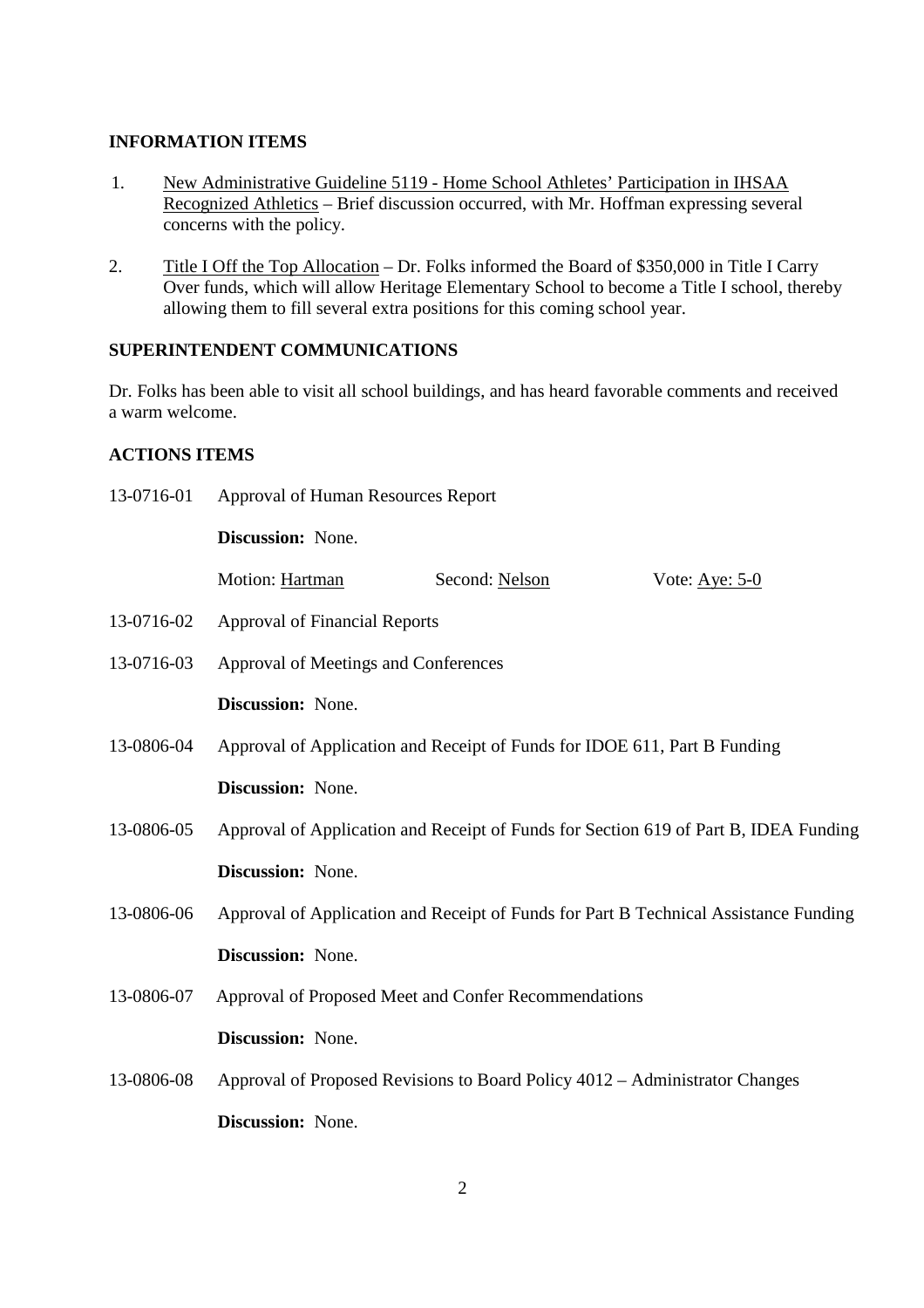13-0806-09 Approval of Proposed New Board Policy 1007 – Eligibility of Resident/Non-Resident and Foreign Exchange Students

**Discussion:** None.

13-0806-10 Approval of Proposed Revisions to Administrative Guideline 2170.05 – Administrator Salary Groups

**Discussion:** None.

13-0806-11 Approval of Proposed New Administrative Guideline 5127 – Homeless Students and New Administrative Guideline 5127.5 - Notice of Rights of Homeless Students

> **Discussion:** In the midst of debate, Mrs. Lightfoot asked that discussion cease and ask for the call for the question. Mr. Baker called for the question.

**Motion: That the Board of School Trustees approve items two through eleven as presented.** 

| Motion: Lightfoot | Second: Hartman | Vote: Aye: $4-1$ |
|-------------------|-----------------|------------------|
|                   |                 | Against: Hoffman |

#### **NEW BUSINESS**

- 1. Authorize EACS to Advertise 2014 Budget
- 2. Group Health Insurance Stop Loss Carrier and Specific Amount
- 3. New Haven Softball Field Bid
- 4. Possible Change Order for Heritage K-12 Project
- 5. Approval of Contract with Principal Kafele Consulting
- 6. Title III: Language Instruction for Limited English Proficient (LEP)
- 7. Secured School Safety Grant Program (IC 10-21)

#### **BOARD DISCUSSION**

| <b>Speaker</b><br><b>Entire Board</b>                        | Subject(s)<br>CPF/Budget (with Mr. Stahly, Mr. Roemer, and<br>Dr. Folks contributing to the discussion                            |
|--------------------------------------------------------------|-----------------------------------------------------------------------------------------------------------------------------------|
| Terry Jo Lightfoot, Chris Baker,<br>Bob Nelson, Bill Hartman | New Haven Elementary School Building (with Dr. Shaffer<br>Shaffer, Mrs. Hissong, and Dr. Folks contributing to the<br>discussion) |
| <b>Entire Board</b>                                          | Amplify Beacon Test Bank (with Dr. Shaffer, Mrs.<br>Hissong, and Dr. Folks contributing to the discussion)                        |
| <b>Bob Nelson</b>                                            | Community Events – Thank you for your participation                                                                               |
| Arden Hoffman                                                | <b>Scholastic Newspapers</b>                                                                                                      |